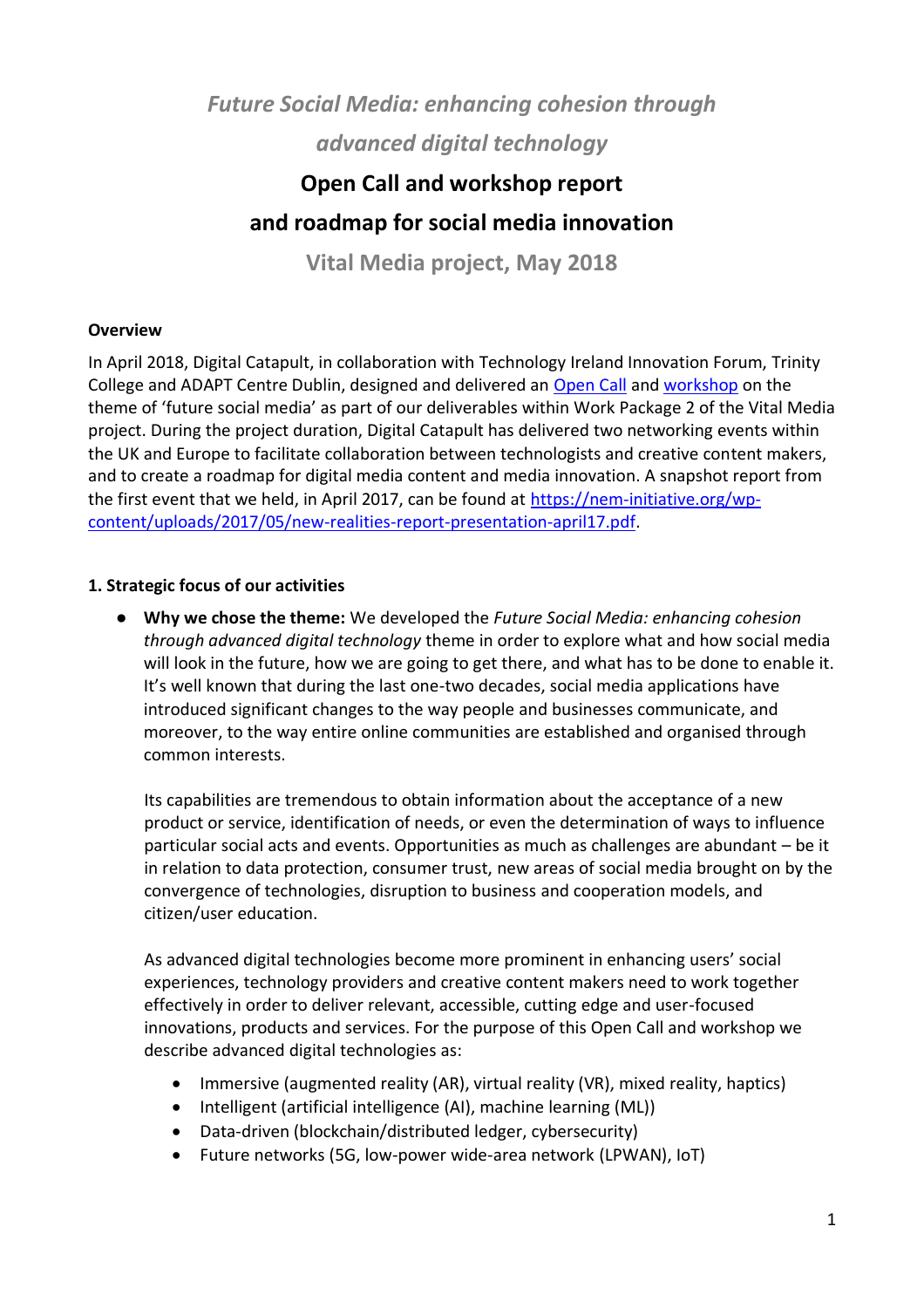Furthermore, as the Vital Media project is aligned with the NEM (New European Media) Initiative - one of the largest research and innovation communities focused on media and content in Europe – we aimed to align the theme of the Open Call and workshop with current priorities of NEM as well as with the European Commission (EC). The *[Towards the](https://nem-initiative.org/wp-content/uploads/2018/01/towardthefuturesocialmedia-nem-whitepaper-ver1-0.pdf)  [Future Social Media](https://nem-initiative.org/wp-content/uploads/2018/01/towardthefuturesocialmedia-nem-whitepaper-ver1-0.pdf)* White Paper was published by NEM in December 2017 aiming to identify the next steps towards the future social media, including required research and innovation activities to achieve defined goals, as well as related standardisation, regulatory, and policy actions – underpinned with a European approach. We took key themes from this White Paper to help shape the Open Call and workshop.

• Why we worked with the partners: Digital Catapult met with **Technology Ireland** [Innovation Forum](http://www.isin.ie/) at Cap Digital's Future en Seine festival in Paris in June 2017, and again at the NEM Summit in Madrid in November 2017, where early discussions took place about the aspiration to collaborate. The Forum's network manager, Dave Feenan, subsequently connected Digital Catapult with **Trinity College Research & Innovation's** industry liaison manager, Audrey Crosbie and the [ADAPT Centre](https://www.adaptcentre.ie/)'s head of design and innovation, Declan McKibben, and associate director commercialisation, Liam Cronin, in which they all saw the opportunities in working with us.

Trinity College and ADAPT Centre were particularly keen to collaborate with us via the Vital Media project and NEM Initiative, as they saw this as an opportunity to raise their profile across the European media, technology and innovation landscape. As well as to be able to tap into future opportunities with Vital Media project partners and NEM members - such as developing future EU-funded project bids and also to be able to exploit knowledge transfer across different European territories.

Digital Catapult also saw the potential in collaborating with the three Irish organisations, as their objectives and approach to technology innovation and working with start up and scale up organisations align with ours. Furthermore, it was clear from an early stage that all of the organisations are very well connected with business, industry, research and investment community, which was essential for us to deliver a successful Open Call and workshop. Trinity College plays a significant role in producing entrepreneurs and is the only European university within the Top 50 (in 2017), making this the third year in a row that it has been ranked first in Europe by the private equity and venture-focused research firm PitchBook.<sup>1</sup>

*"Trinity sits at number 48 in the global rankings for producing venturebacked entrepreneurs from its undergraduate programmes, according to PitchBook's recently published Universities Report"*

● **Why we chose Ireland**: With guidance from the EC, we ran our second event in a European country that does not have significant representation across both the NEM Initiative as well as wider EC-funded projects. We chose Ireland as opposed to a country in Eastern Europe, due to a number of factors:

 $\overline{a}$ 

<sup>&</sup>lt;sup>1</sup> [https://www.tcd.ie/news\\_events/articles/trinity-remains-european-leader-in-producing-entrepreneurs/8143](https://www.tcd.ie/news_events/articles/trinity-remains-european-leader-in-producing-entrepreneurs/8143)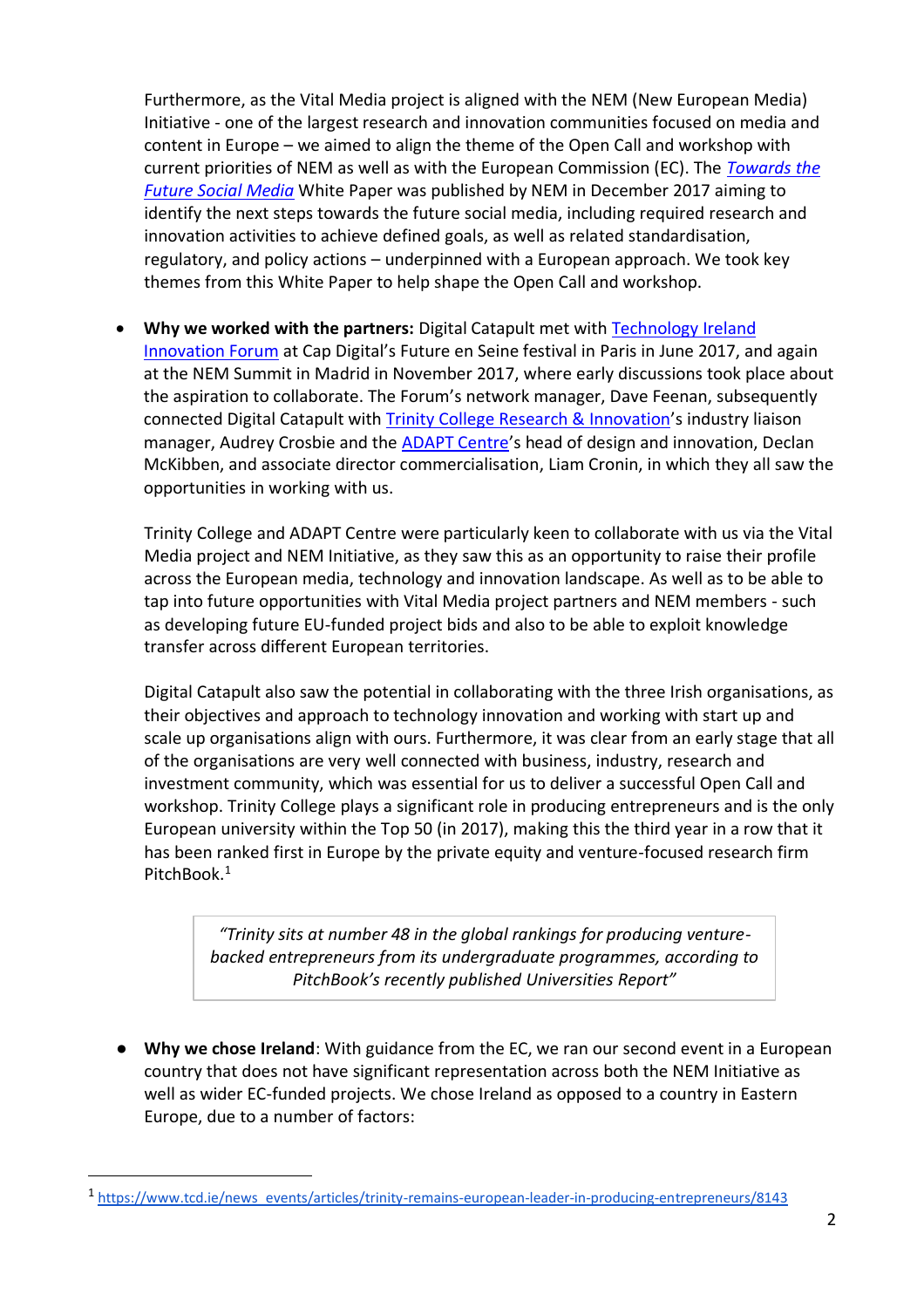- The Republic of Ireland derived  $\epsilon$ 263m from the "digital media" market in 2018,<sup>2</sup> while the digital technology and ICT industry in Ireland holds "9 of the world's top 10 ICT companies located in market" with Twitter, LinkedIn, Facebook and Google all having significant operations<sup>3</sup>
- We were also drawn to Ireland given some of the unique challenges and opportunities that media companies face there. For example, as Brexit could potentially have negative impacts on media companies, such as in Louth and Donegal,<sup>4</sup> we wanted to ensure that links remained well established
- Furthermore, social media can help in seizing the main opportunity for consumercentric businesses (such as those in media) to find themselves with more engaged and loyal audiences per capita.<sup>5</sup>
- **Objective of the activities**: The Open Call was designed to identify and showcase some of the most innovative future social media solutions across Europe. The objective was also to demonstrate cohesion between technology providers, creative content makers, their users/adopters and research through social media, and the role (including opportunities and barriers) that different advanced digital technologies can have on the interplay of these.

We invited applications from startups, scale ups, and collaborative partnerships from across Europe to showcase and pitch their innovative future social media solutions in front of peers, investors, accelerators and incubators at the workshop on 17 April in Dublin. As well as showcasing and pitching, the three successful finalists (out of six applications received in total) have had / will have the opportunity to:

- Participate at a 1:1 mentoring session with relevant specialists / experts (for example, lawyers, business development experts, social media and advanced digital technology experts)
- Have all their expenses paid to attend the workshop in Dublin
- Increase exposure of their product, service and organisation
- Gain access to investors / accelerators / incubators, which will potentially lead to investment or business development
- Pitch their innovation to peers, leading to potential collaborations and adopters
- Leverage advice and expertise to help their business overcome a challenge / accelerate innovation
- Promote their story via a case study that will be published online including on the [NEM Initiative](https://nem-initiative.org/) Digital Catapult, Technology Ireland Innovation Forum and Trinity College websites, and disseminated to a wide European (and wider) audience.\*

l

<sup>2</sup> "Digital Media - Ireland | Statista Market Forecast". 2018. *Statista*.

[https://www.statista.com/outlook/200/140/digital-media/ireland?currency=gbp#](https://www.statista.com/outlook/200/140/digital-media/ireland?currency=gbp)

<sup>3</sup> <https://www.gov.uk/government/publications/exporting-to-ireland/exporting-to-ireland>

<sup>4</sup> <https://www.tssg.org/2018/02/rise-of-the-regions-which-areas-of-ireland-are-winning-in-tech/>

<sup>5</sup> [https://www.pwc.ie/media-centre/press-release/2017/irish-entertainment-and-media-industry-set-to-grow.htm](https://www.pwc.ie/media-centre/press-release/2017/irish-entertainment-and-media-industry-set-to-grow.html)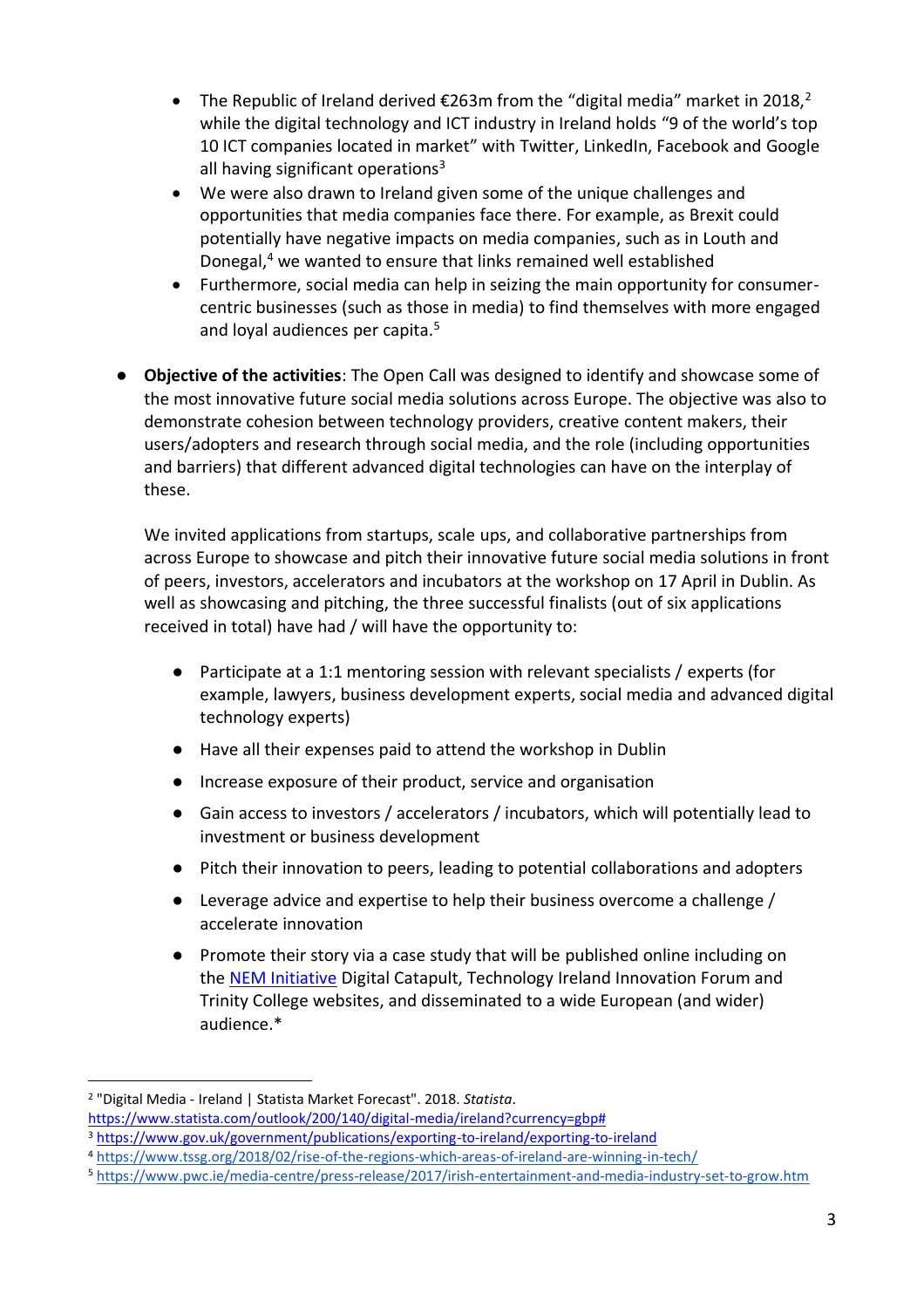The objective of the workshop was to bring start ups, SMEs, academics, researchers, cluster representatives and representatives from citizen- and media literacy-focused organisations from across Europe together. The workshop was designed to be interactive and a learning and networking opportunity for participants as well as an intelligencegathering opportunity for us (the facilitators).

Participants had the opportunity to gain insights and advice from leading social media, advanced digital technology and business development experts, and contribute to a panel and provocation session about innovation opportunities and barriers for future social media for technology providers, creative content makers and research.

#### **2. Active participation in the activities**

- **Participant numbers and territories:** A total six businesses applied to the Open Call from across the UK and Ireland with three being selected as finalists – two from Ireland and one from the UK. A total of 48 people registered to attend the workshop with 37 that attended on the day. The vast majority – if not all – of the workshop participants came from Ireland, and came from a mix of start ups, academia and clusters/networks.
- **Contributing individuals and organisations**: Details of the three Open Call finalists are as follows:
	- o Tony Burke and Keith Curley : **Gladcloud**. [Gladcloud](http://gladcloud.mobi/) has developed an Integrated Enterprise SaaS platform that connects Brands and On-Demand Services with their affiliated merchant partners, addressing the key parallel challenges and opportunities of improving customer engagement and increasing revenue at each merchant partner location. Gladcloud's platform provides these Brands and On-Demand Services with:
		- Aggregation & AI-based analysis of Social & Review data at scale for both affiliated and potential merchant partners (e.g. Restaurants & Bars),
		- An integrated, easy-to use-dashboard within On-Premise portals for these local merchant partners to better manage customer engagement on social and review sites and,
		- Simple to use social video advertising tools to increase revenue at each location by publishing unique, customised and locally relevant video ads at scale across multiple platforms"
	- o Luke Rynne Cullen, Conor Clery and Eoin O'Reilly : **Applaud Events**. [Applaud Events](https://applaudevents.com/) is an online booking platform for performers. We are aspiring to develop into a Tripadvisor/Airbnb style website, with the networking qualities of LinkedIn. We are implementing an escrow service for performers to get paid once both parties verify the booking. Our MVP includes integrated spotify, soundcloud, bandcamp, youtube and so much more to allow performers to showcase their best content on their profiles, like an online portfolio. We are also aiming to provide a crowdfunding feature that allows performers to set goals like kickstarter/gofundme, this will assist in the websites promotion as the performers will advertise it themselves.
	- o Nikita Zdanov and Ilya Kuznetsov : **Fussy**. [Fussy's](http://fussy.ai/) innovation will use AI to recommend relevant, local Instagram micro-influencers to promote and review restaurants to their highly engaged and local following. Accumulated data will also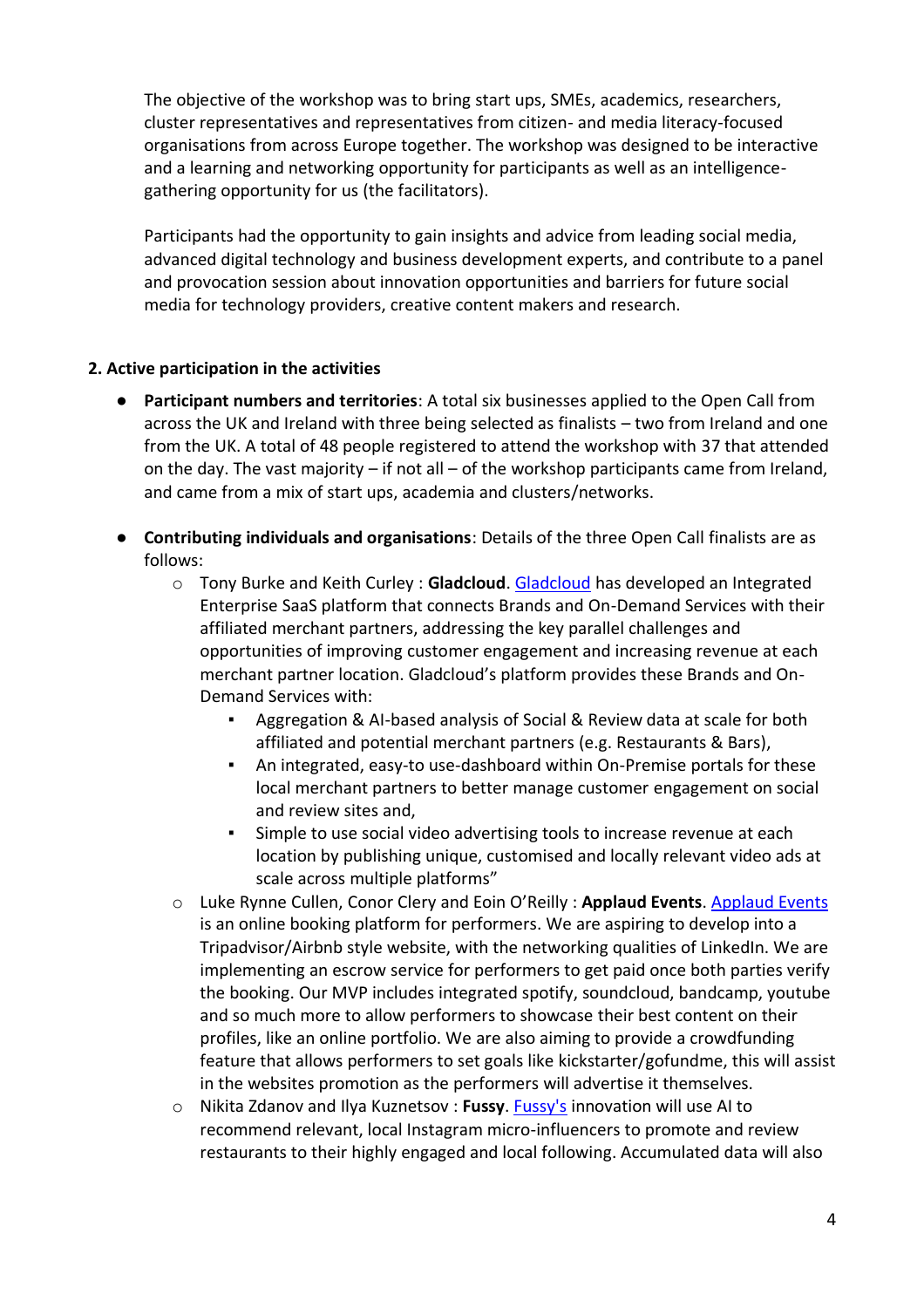be used to help improve restaurant operations and increase revenue for restaurants.

Details of the social media, advanced digital technology and business development experts (including investor, accelerator and incubator representatives) who presented / spoke on the day are as follows.

- o **(Keynote) Mark Little**, Co-Founder, NevaLabs. Mark was Founder of world's first social news agency, Storyful, and led Twitter's media team in Europe. He's also a former TV news anchor and foreign correspondent. Mark is currently building solutions for those who want a more productive and empowering news experience.
- o **Prof. Vinny Wade,** Director, ADAPT Centre
- o **Dr. Jennifer Jones**, Media for Communities Research, Education, Advocacy and Lecturer in Service Design, Scotland's Service Design Academy
- o **Kevin Marks**, Decentralised Web Fellow consulting on standards, data and strategy, Digital Catapult
- o **Prof. Dave Lewis**, Deputy Director for Industry Spokes, Trinity College Dublin / ADAPT Centre
- o **Alison Crawford**, Investment Associate, University Bridge Fund
- o **Neil Gordon**, Start-up support Manager, Trinity College
- o **Thomas Melia**, Senior Commercialisation Specialist, Enterprise Ireland
- o **Julian Seymour**, Syndicates Manager, Halo Business Angel Network

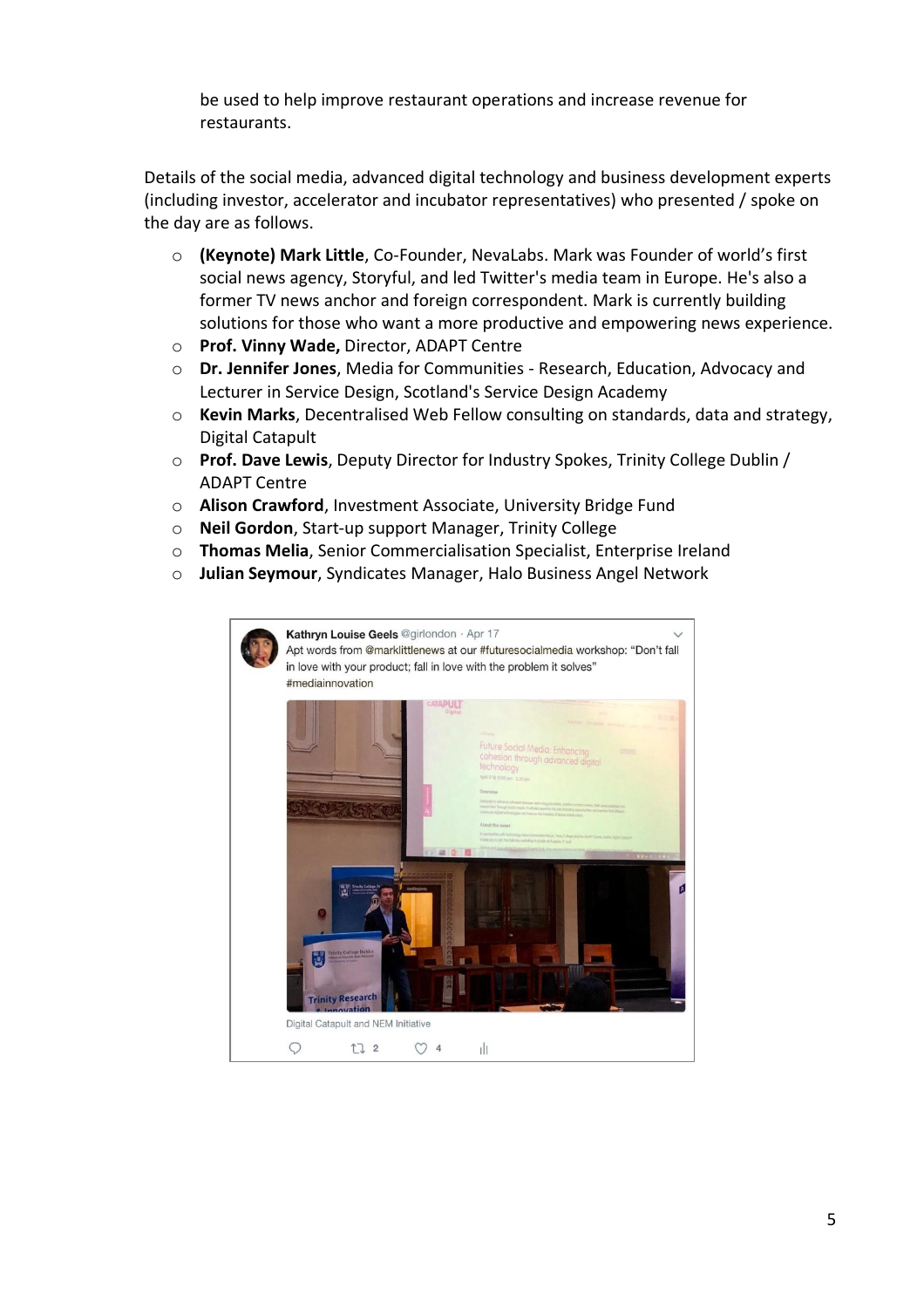### **3. Top takeaways from the workshop for innovators working in the social media space – by keynote, Mark Little**

- Five principles and areas where innovators can find solutions
	- 1. Design (with human beings in mind, otherwise your business/innovation is open to manipulation - don't fall in love with the product but the problem it solves)
	- 2. Decentralisation (while considering the identity of the individual a need to think about natural language processing (NLP) in a radically new way)
	- 3. Engagement (for example, engaged journalism, where the audience/users are part of the storytelling process and communities are at the centre of the journalism)
	- 4. Revenue (innovators of course need to think about how they make money, and think about sustainable business models across all aspects of the innovation, but should avoid thinking about the social web as philanthropic)
	- 5. Capital (think about how businesses are financed venture capitalists (VCs) think about growth but this should not be the core of your ideas – you should look wider at unlocking potential).



Key points from our #futuresocialmedia panel: @marklittlenews: stop using the term fake news & disruption; @jennifermiones: media literacy needs to be core; @kevinmarks: how do we create a web that is connected w/ standards?; Prof. Dave Lewis: GDPR is a gift that we shid explore

**4. Key themes and learning gained at the workshop about enhancing cohesion between the different social media players (technology providers, content creators, users/adopters, researchers).** Incorporating opportunities and challenges around data protection, consumer trust, new areas of social media brought on by the convergence of technologies, disruption to business and cooperation models, and citizen/ user education.

- What will / could cohesion look like?
	- $\circ$  Social media started as a revolutionary idea, then became the antithesis, i.e. between users/adopters, and now we have to look at how to create a synthesis
	- o Preserving the web as a set of independent sites that communicate with each other, i.e. via standards
	- $\circ$  For future social media, the benefits must outweigh the negatives. Where cohesion *is* created, benefits include:
		- A means for content creators to seek other opinions from specialists (via crowdsourcing)
		- Access to a mass audience without going through gatekeepers
		- Ability to be transported to the place, in real time
		- Democratic potential
	- o We need to determine "what is information that is healthy?"
	- $\circ$  How can we replicate innovative things happening in wellness and health technology, for example, to the broader social media ecosystem?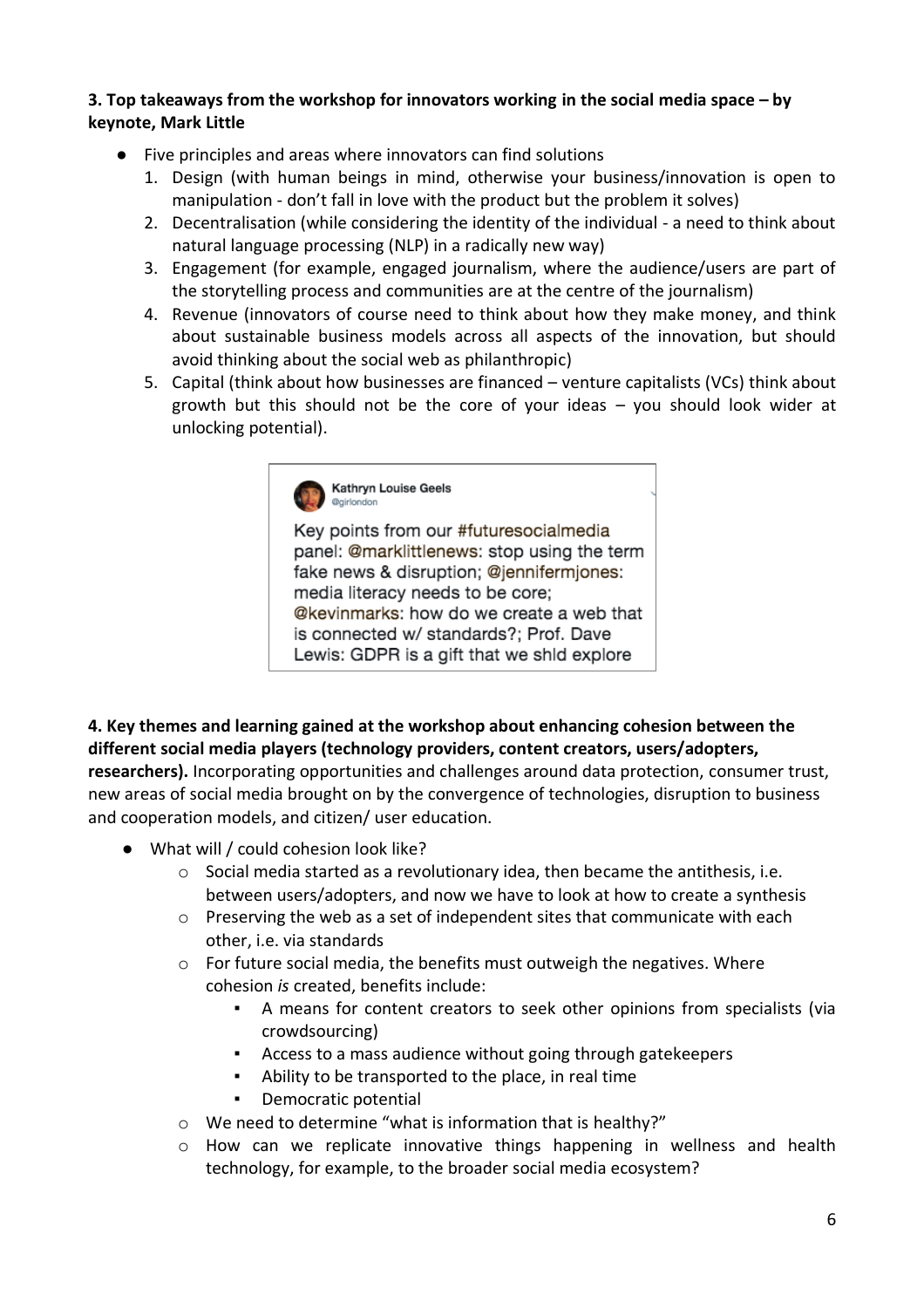$\circ$  We need to go beyond fetishizing 'disruption'. For example, instead of calling for the likes of Facebook to be boycotted altogether (particularly on the back of the Cambridge Analytica situation), we need to mature alongside advances in digital technology and make incremental gains in our exploitation of them

"*Disruption should not be about moving fast and breaking things, but making incremental gains*". Kevin Marks

- What needs to be done to enable this?
	- o **Policy and makers and regulators** need to see the information disorder across social media as the next big public health problem
	- o Government and tech platforms should not necessarily be the entities spearheading regulation
	- o Regulations such as the General Data Protection Regulation (GDPR) are useful, especially as it is citizen/user-centric, but not necessarily designed for innovation or the nuances of advanced digital technologies such as AI and ML. Furthermore, where an issue is presented at an individual level, such as an individual activating their right for data portability and taking their data elsewhere, this is still a fairly powerless undertaking. Whereas if 100,000 people ask for portability of their data, or collectively request more transparency, this is a big bargaining chip. Therefore, how can regulations and frameworks be designed and implemented that take into account both the citizen and the innovation opportunity? And how can they be 'speak to' and reach the common person so that maximum impact can be gained through their implementation?
	- $\circ$  Both policy makers and platform providers need to consider how we address closed social networks
	- o **Platform providers** reward for bad behaviour and don't currently create incentives for people who create value through using their services. Therefore, there is opportunity for the likes of Twitter and Facebook to reward for value creation – be it via journalism, community building, providing positive experiences for other users
	- o They should be delivering a service that benefits everyone, including other innovators. Such as building APIs for other innovators to benefit from and provide different services through, allowing interoperating data, and sharing data
	- o **Users and adopters** shouldn't see platform providers as monoliths, but rather we should be more open to a third-party ecosystem emerging alongside them
	- $\circ$  Media and digital literacy is essential and as traditional education establishments are not equipped with this endeavour, policy makers, platform providers, and other stakeholders need to work together to enable effective, relevant and timely knowledge and awareness for users
	- o **Researchers** need to continue to explore 'humanistic overload' as so many people are continuously playing catch-up with the pace and dynamics of social media – even those who have grown up online
- What are the opportunities for innovators?
	- $\circ$  Social media empowers people, so innovators need to ensure that their product or service is enabling empowerment in a positive and constructive way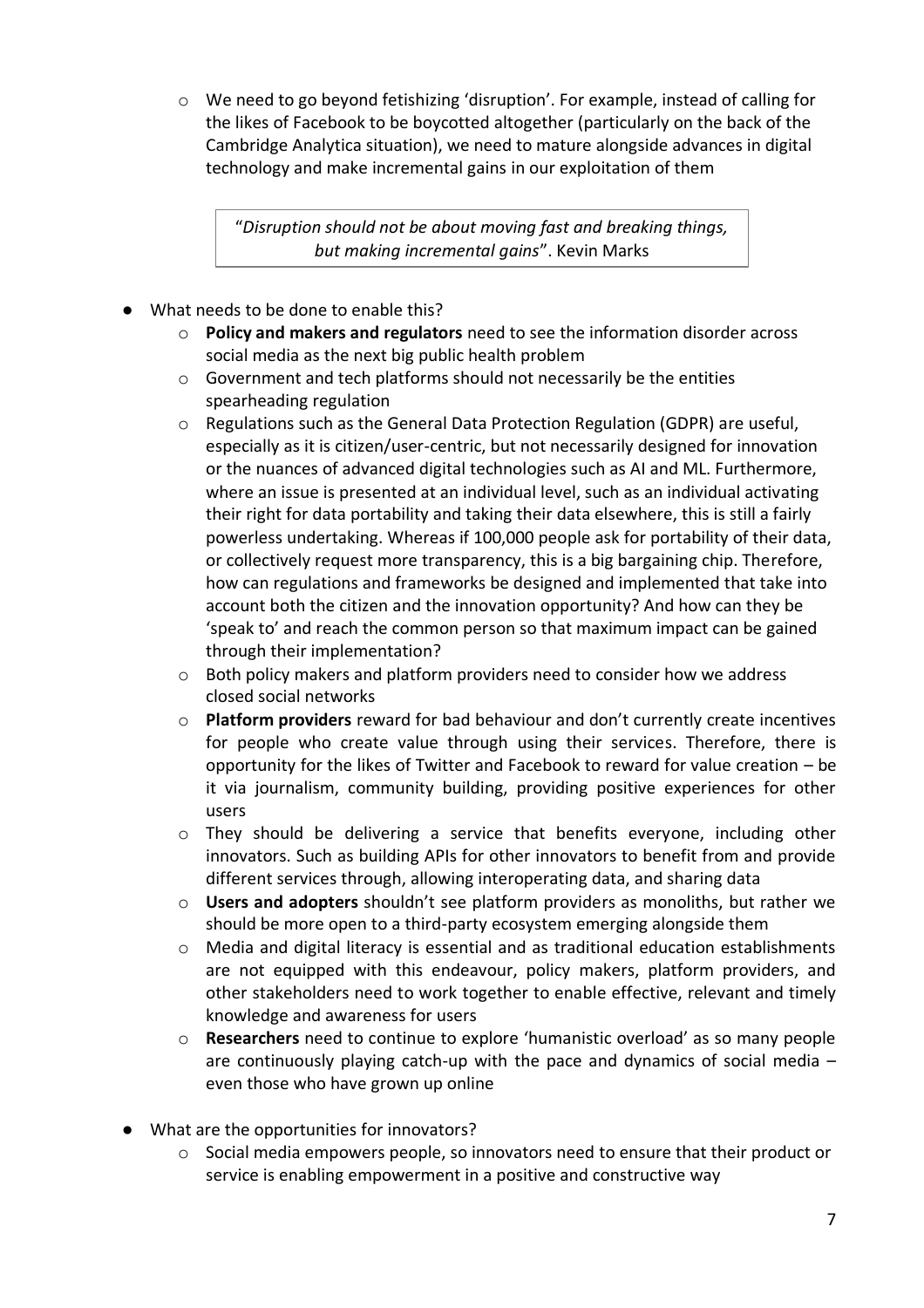- $\circ$  For areas such as news media/journalism, which social media completely changed the means of production for, technology innovators particularly should look at what advanced digital technologies will take such aspects to the next level in the future
- $\circ$  Innovators need to ensure that ethics and values are embedded into their technology



### **5. The role that advanced digital technologies can play in enhancing cohesion and in creating wider opportunities and challenges**

- To enable content creators (e.g. journalists) to do their job more efficiently for example, so they don't need to spend vast amounts of time wading through information and determining what is legitimate
- In regards to antithesis, big social platforms are essentially a contradiction. As on one hand they enable and encourage democratisation, but on the other hand they exploit this through being the gatekeepers of users' data and monetising it through pushed content, and third parties and advertisers of their choice – not the choice of the users
- We need to consider the interplay between advanced digital technologies and marginalised communities and ensure that humans still act as a broker rather than relying on technology itself
- AI is a very specific challenge as the technologists and content creators do not understand the outputs of the AI. There is a lot of opportunity with AI to build transparency, however:
	- o We need to be able to explain to common people how things like deep learning works in order to match businesses enthusiasm about it
	- $\circ$  There is perhaps incentive for business to use AI to hide the fact that we (consumers) are not making conscious choices
	- $\circ$  There is difficulty in narrating and renarrating through our own lens about what AI is, how it works and why it's 'good' or 'bad'
- Advanced digital technologies do bring the benefit of helping people understand others better – be it in regards to identity, perceptions, biases and interests, and also helps people to collaborate
- We shouldn't force technological advancements onto people, however. User experience is fundamental and each person doesn't necessarily want or need the same experience or functionality. For example, users should be able to turn off AI-driven recommended content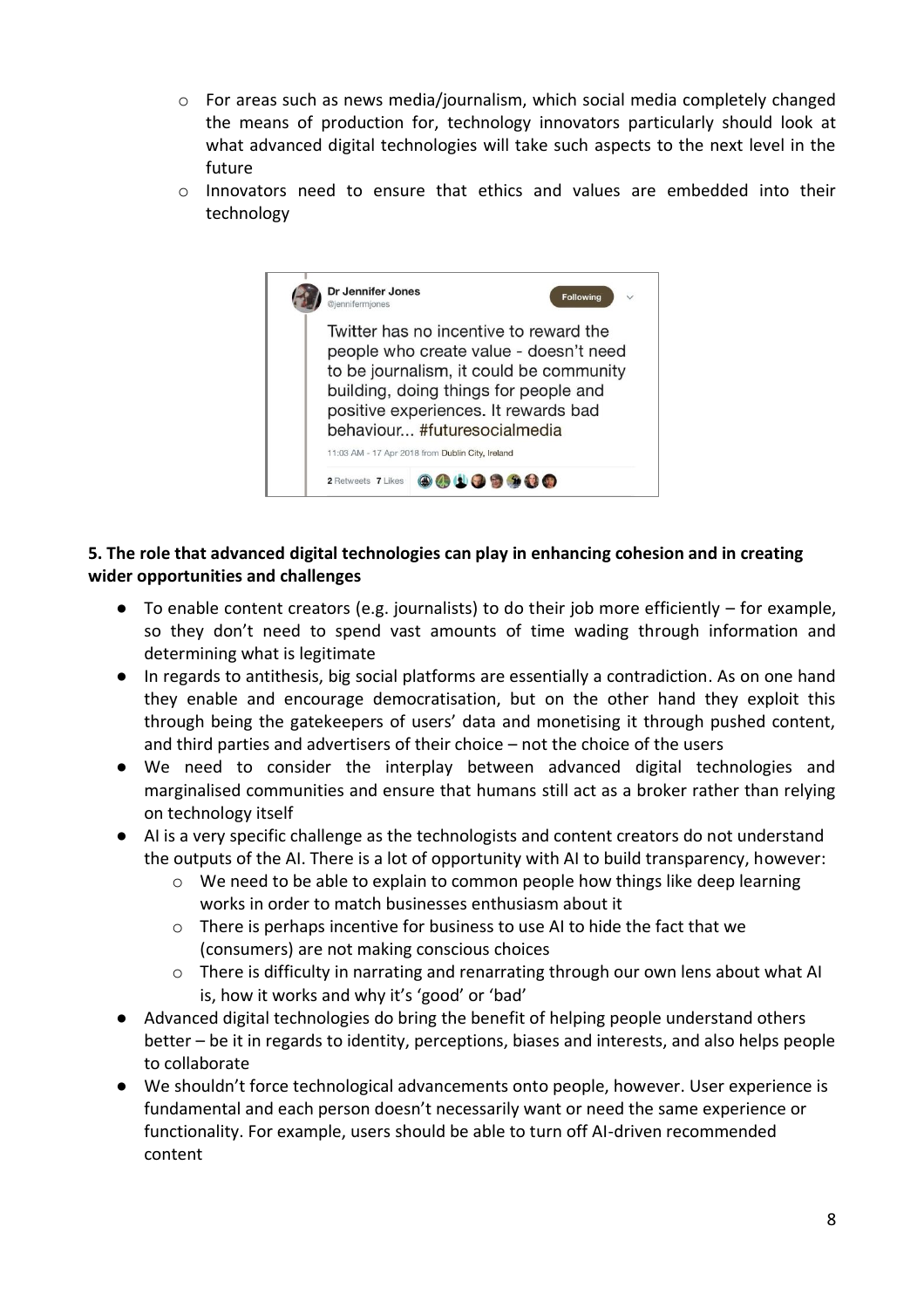● We also shouldn't allow only digital technology to prescribe aspects such as filter bubbles and identities, as context is lacking. For example, humans often have a public identity that is different from their personal or offline identity.

## **6. Did the activities meet their objective?**

These joint activities facilitated multiple new engagements between Trinity College and Digital Catapult, the three short listed companies, the Irish investment community and the start up ecosystem. Furthermore, on the back of helping to design and deliver these activities, Trinity Research & Innovation aims to connect its researchers to industry and the end user community for future activities, to ensure that relevant research results are transferred for commercial and societal gain.

Through the Open Call, Digital Catapult met its objective of showcasing a variety of European social media innovations and businesses, and also demonstrating cohesion between different player across social media, and the role of advanced digital technology (particularly apparent in Gladcloud's and Fussy's innovations).

Through the workshop, Digital Catapult met its objective of bringing together participants from a variety of backgrounds / organisations, providing learning and networking opportunities for them, and gathering intelligence for Digital Catapult and the co-facilitators.

Upon collecting feedback from the Open Call finalists about their experience of being part of the Open Call and workshop, overall the objectives were met in relation to:

- Benefiting the finalists' business / innovation
- Increasing their knowledge about the role that advanced digital technologies can play in enhancing cohesion between the different players across social media, *and/or* the role they can play on some of the key social media challenges

*"The main takeaway for us was creating a deeper engagement with the Adapt Centre, Trinity College and a VC, with whom we are in discussions with regarding development of IP and funding respectively".* Keith Curley, Gladcloud

*"The one to one sessions provided a fresh set of eyes to examine the user experience of our website, and to point towards avenues of publicity, funding and further mentorship.*

*"The workshop showcased the ability for fast growing platforms to fill niches in the market, to adapt what current businesses do, and how to best spread awareness of our platform by working towards the user's needs rather than what is simply seen as profitable".* Luke Rynne Cullen, Applaud Events

Aspects that could have been improved upon (based on Open Call finalists' feedback and Digital Catapult evaluation) include:

- Capturing interest from more European territories / businesses to apply to the Open Call
- Incorporating a prize (financial or other) for an Open Call grand winner